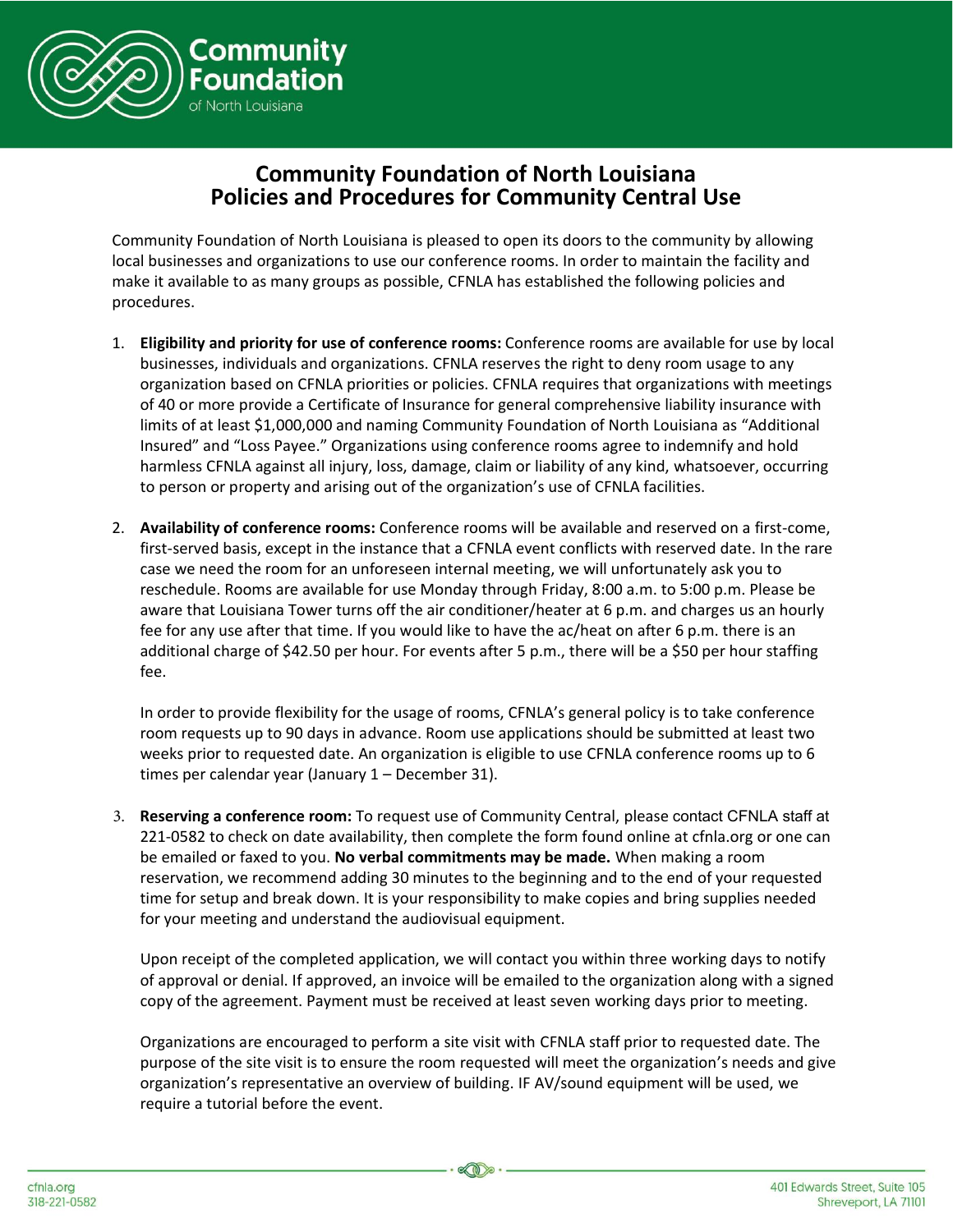

CFNLA is unable to provide or pay for parking for organization's attendees. There is a parking garage adjoining the building as well as parking lots and metered parking close to the building; cost is the responsibility of attendee or organization.

Notification of meeting cancellation is required no less than three working days prior to requested date. Failure to notify CFNLA staff may prevent organization from future use.

- 4. Guidelines for conference rooms and premises:
	- a) Organization's representative must remain onsite during designated meeting times.
	- b) No alcoholic beverages may be possessed, served or consumed on CFNLA premises.
	- c) No smoking is permitted in the building.
	- d) No use of building foyer.
	- e) Tables and chairs in the meeting rooms may be moved, but need to be returned to original positions.
	- f) After all events, conference rooms and kitchen area must be left in good condition. If used, the following resources must be clean and free of items brought in for the meeting:



- g) The following items, or similar items, are not permitted on CFNLA premises: open flames, smoke machines, hanging lights, glitter, confetti, sparklers, live animals or weapons of any kind. Service animals are permitted. If you have a questionable item please ask the Community Foundation staff.
- h) Decorations can only be added with prior CFNLA written permission. The following are not allowed on walls: tape, nails, thumb tacks, putty or any other item that may affect the appearance of wall when removed. Organization is responsible for any damages caused to the facility or grounds.
- i) Deliveries for meetings may only be made on the date of the meeting and a member of the organization must be present to accept delivery. CFNLA staff will NOT accept deliveries for meetings.
- j) Organization is responsible for any vendors they employ for an event.
- k) CFNLA will not provide copying, faxing, or secretarial services.
- l) Children must always be under the care and supervision of adults.
- m) Following the use of the meeting room, the organization must return the room to its original state and complete the "Final Inspection Check List," which will be reviewed by CFNLA staff prior to the organizations' representative leaving CFNLA premises.
- 5. Conference Rooms and Accessories Available: CFNLA offers a catering kitchen with warming oven, stove, microwave, ice maker and refrigerator.

 $\otimes$ 

Community Central capacity